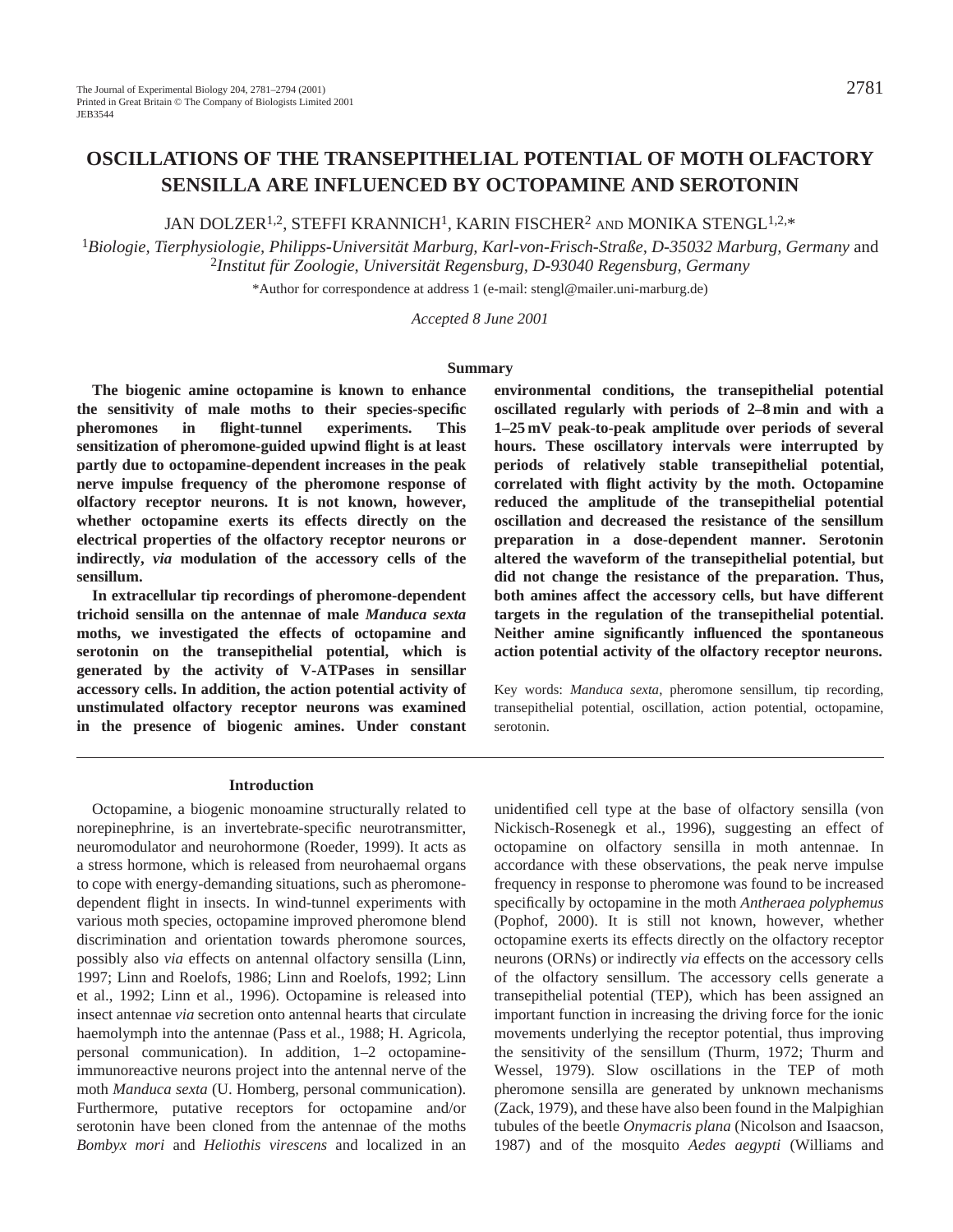Beyenbach, 1984; Beyenbach et al., 2000). However, it is not clear whether these TEP oscillations are artefacts or have a functional significance.

In tip recordings of pheromone-dependent sensilla trichoidea, we tested whether the biogenic amines octopamine and serotonin affect the accessory-cell-dependent TEP in *Manduca sexta* antennae or the spontaneous action potential activity of the two pheromone-dependent ORNs found in each sensillum (Kaissling et al., 1989; Keil, 1989). Our experiments revealed no significant effects of the biogenic amines on the spontaneous activity of unstimulated ORNs, but showed that both amines, either directly or indirectly, affect different targets in the accessory cells that generate the TEP.

### **Materials and methods**

*Animals and preparation for electrophysiological recordings Manduca sexta* moths (Johannson) (Lepidoptera: Sphingidae) were raised from eggs, and larvae were fed on an artificial diet (modified after Bell and Joachim, 1976). The animals were kept under a long-day photoperiod (L:D 17 h:7 h, lights off at  $08:00 \text{ h}$ ) at  $24-27 \text{ }^{\circ}\text{C}$  and  $40-60 \text{ }^{\circ}\text{}$  relative humidity. Male pupae were isolated 1 day before emergence, gently cleaned with 70 % ethanol and allowed to hatch without any contact with pheromone. During their second dark phase, the adults were fixed into a Teflon holder. The head capsule was pierced with a syringe needle approximately 1 mm dorsocaudal to the antennal base. The flagellum of the right antenna was immobilized with dental wax (Boxing wax, Sybron/Kerr, Romulus, Michigan, USA), and the 15–20 most apical annuli were clipped off. A glass electrode filled with haemolymph Ringer (Kaissling, 1995) was inserted into the flagellar lumen and sealed with ECG electrode gel (PPG, Hellige, Freiburg, Germany). The tips of long trichoid sensilla from the apical row on the third to tenth remaining annuli were clipped off using sharpened forceps. The recording electrode, filled with sensillum lymph Ringer (Kaissling, 1995), was slipped over one sensillum. A connection to the amplifier inputs was established with Ag/AgCl wires immersed in the electrolytes. In side-wall recordings, an electrochemically sharpened tungsten wire placed near the sensillar base was used as the recording electrode. Signals were amplified approximately 200-fold in a custom-built amplifier (direct current to 2 kHz, input impedance  $10^{12} \Omega$ ) and passed through a 2 kHz anti-aliasing filter (900C/9L8L, Frequency Devices, Haverhill, Massachusetts, USA). Flight activity of the animals was monitored using a piezo-electric element placed on the thorax. A Digidata 1200 B digitizer (Axon Instruments, Union City, California, USA) and pCLAMP 8 software from the same manufacturer were used to acquire data. The electrophysiological signal and a highpass-filtered equivalent (cut-off frequency 2 or 5 Hz), as well as the piezo signal, were continuously recorded on a strip chart recorder (EasyGraf, Gould, Valley View, Ohio, USA). Sections of the directcurrent-coupled recording and the piezo-electric signal were also stored on DAT (DTR-1202, Bio-Logic, Claix, France).

After the recordings, more than 90 % of the moths were in sufficiently good condition to be returned to the flight cage.

### *Environmental conditions*

All recordings were performed at room temperature (18–23 °C). The long-term recordings were performed in constant room light to exclude circadian effects. No part of the electrophysiological apparatus had been in contact with pheromone for at least 15 months. Charcoal-filtered and moistened air was blown continuously over the preparation  $(131 \text{min}^{-1})$ .

### *Drug application*

Octopamine and serotonin (Sigma, Deisenhofen, Germany), dissolved in haemolymph Ringer, were injected through the hole in the head capsule with a glass capillary. We injected a minimum of 2 µl of a 0.5 mmol l−<sup>1</sup> octopamine stock solution and a maximum of 5 μl of a 500 mmol l<sup>-1</sup> solution, resulting in doses of 1–2500 nmol. The highest dose was of the same order of magnitude as in previous studies by Pophof (Pophof, 2000) and Grosmaitre et al. (Grosmaitre et al., 2001), who injected a maximum dose of 1 µl of a 100 µg  $\mu$ l<sup>-1</sup> solution (527 mmol l<sup>-1</sup>). Because an adult moth contains approximately 1 ml of haemolymph (J. Truman, unpublished observation), the final octopamine concentration in the haemolymph was between  $1 \mu$ mol l<sup>-1</sup> and 2.5 mmol l<sup>-1</sup>.

In addition, we injected a minimum of  $2 \mu$ l of a 5 mmol l<sup>-1</sup> serotonin solution and a maximum of  $15 \mu$ l of a 50 mmol l<sup>-1</sup> solution, resulting in a dose of 10–750 nmol and a haemolymph concentration of  $10–750 \,\text{\mu}$ mol l<sup>-1</sup>. In a set of pilot experiments, food dye injected at the same site was transported into the antenna with a delay of  $<$ 1 to 3–5 min.

## *Polarity conventions*

Voltage polarity is given for the sensillum lymph electrode with reference to the haemolymph electrode. Current flow is defined in terms of the movement of positive charge. The sign of current values was chosen to match the polarity of the corresponding voltage response. Therefore, current is termed positive if it flows out of the sensory hair into the sensillum lymph electrode, and negative if it flows the opposite way (see Redkozubov, 2000).

### *Data-acquisition protocols*

At the beginning of each recording, a series of 5 mV calibration pulses was applied to the haemolymph electrode, which was otherwise grounded. The resistance of the preparation (*R*prep) was then determined by injecting current pulses of −100 pA through the recording electrode (de Kramer, 1985). To improve the signal-to-noise ratio, 10 current steps were subsequently applied, and the voltage responses were averaged. For current injections, the input resistance of the amplifier ( $R$ <sub>i</sub>) was reduced to 10<sup>9</sup>Ω. Since the amplification factor changes, if  $R_i$  and  $R_{prep}$  are in the same range/of the same order of magnitude, an additional calibration step was performed for voltage measurements during current injection.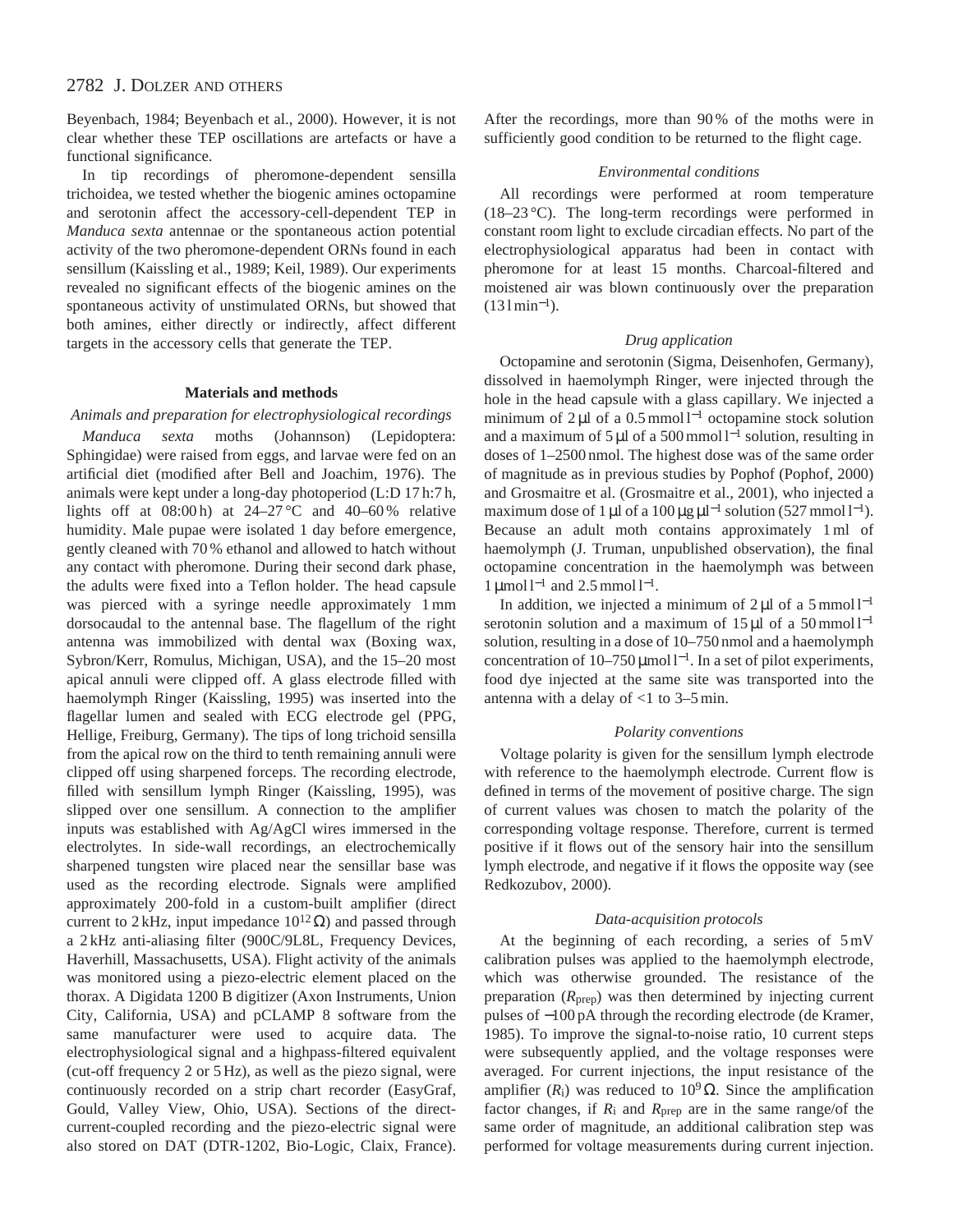The correct calibration of the injected currents was regularly verified with a reference resistor connected to the amplifier.

Current step protocols were used to determine the current amplitude required to elicit action potentials electrically. Positive current pulses of 50 ms duration, incrementing by 25 pA, were injected, and the capacitative transients originating from the passive properties of the sensillum in combination with the capacitance neutralization circuit of the amplifier were eliminated by adding the voltage responses to two pre-pulses of half the amplitude and of opposite polarity (P/N leak subtraction). The current that elicited action potentials was determined for large and small action potentials separately using the averaged results of five sequential protocols. To account for spontaneously occurring action potentials, action potentials were only considered to be elicited if they were also present in at least the succeeding two sweeps (i.e. at a higher current amplitude). For the same reason, protocols with more than 36 action potentials in the baseline region (50 ms pre-step and 50 ms post-step for each sweep) were discarded. In these cases, the mean of the remaining protocols was analyzed.

For long-term recordings, the signals were acquired in segments of 10 min, at a sampling rate of 19.6 kHz (Clampex, fixed-length events). Each action potential triggered a sweep of 12.75 ms duration, and the highpass-filtered signal served as a trigger channel only. All analyses were performed using the direct-current-coupled signal. The mean voltage during the initial 2.5 ms was defined as the baseline and used to measure the TEP. Thus, the time course of the TEP was monitored with variable sampling intervals depending on the occurrence of action potentials. The baseline of all action potential sweeps was then adjusted to 0 mV (see Fig. 5A) to identify sweeps that were triggered by artefacts. The peak-to-peak amplitude of each action potential was measured and plotted *versus* the time of its occurrence (see Fig. 5B). In addition, amplitude distribution histograms were created (see Fig. 5C). A combination of these plots was used to determine the threshold for action potential sorting.

### *Action potential sorting*

Action potentials separated by an interspike interval (ISI) of no more than 50 ms were defined as members of bursts. The decreasing amplitude of the action potentials within a burst (see Fig. 4C, Fig. 5B) did not allow a simple threshold-based procedure for action potential sorting. Instead, an MS-Excel macro was used that performed the following steps: if the interspike interval preceding the action potential under consideration was larger than 50 ms, only the peak-to-peak amplitude was used for action potential classification. Any action potential that occurred 50 ms or less after an action potential classified as large was also considered to be large. Since the amplitude only decreased, but never increased, during bursts, all action potentials with an amplitude above threshold were classified as large, even if they occurred within 50 ms of a small action potential. This could cause misclassifications, however, if a single large action potential

## *Transepithelial potential and biogenic amines* 2783

were to occur within a burst of small ones, since the subsequent members of the burst would incorrectly be classified as large. The action potential sorting algorithm recorded such cases, and these action potentials were classified manually.

## *Bursting behaviour*

After separating the action potentials into two classes, we determined the interspike intervals (ISIs) for each 10 min data segment. The variables computed to describe the spontaneous action potential activity and the bursting behaviour of the ORNs were (i) the mean action potential frequency, (ii) the percentage of action potentials that were members of bursts, (iii) the mean number of action potentials per burst and (iv) the coefficient of variation (CV) of the ISIs, where CV=S.D./mean. In a sequence of events that occur independently of preceding events, i.e. in a Poisson process, the CV of the intervals between every two successive events is equal to 1 (Rospars et al., 1994). Thus, a CV significantly different from 1 indicates that the action potentials are not randomly distributed.

### *Resistance and transepithelial potential*

At the beginning of each recording, when typically no TEP oscillations were present, the TEP and the resistance of the preparation were measured. The measured TEP value was corrected for the electrode potential (−35.6±1.4 mV; median ± S.E.M.; *N*=6). To investigate the influence of drug injections, the resistance was measured twice within 2–10 min before the injection, twice within a period of 2–10 min after the injection, and once more 10 min later. Since no significant difference in the group of pre-injection measurements and in the group of post-injection measurements was found, each group was averaged to yield the resistances before (*R*before) and after (*R*after) drug injection. The normalized resistance *R*after/*R*before was then computed.

#### **Results**

In extracellular tip recordings from long trichoid sensilla, we investigated the transepithelial potential (TEP), spontaneous action potential activity and the effects of octopamine and serotonin injections on both these variables. So far, no report has been published on the general properties of spontaneously active ORNs (such as action potential distribution, thresholds and amplitude distributions). Thus, we first characterized these general properties before testing for any effects of biogenic amines on these variables. Because action potential patterns are known to determine neuronal gene expression (Brosenitsch and Katz, 2001), we place particular emphasis on the analysis of burst behaviour.

The recordings could be maintained for up to 100 h when no drugs were injected, but were usually terminated earlier. No steady trend in action potential frequency could be detected during the course of long-term recordings (Fig. 1), and the action potentials of both amplitude classes appeared to undergo random fluctuations. If a sensillum appeared to be damaged, as judged from rapid TEP breakdown or the disappearance of one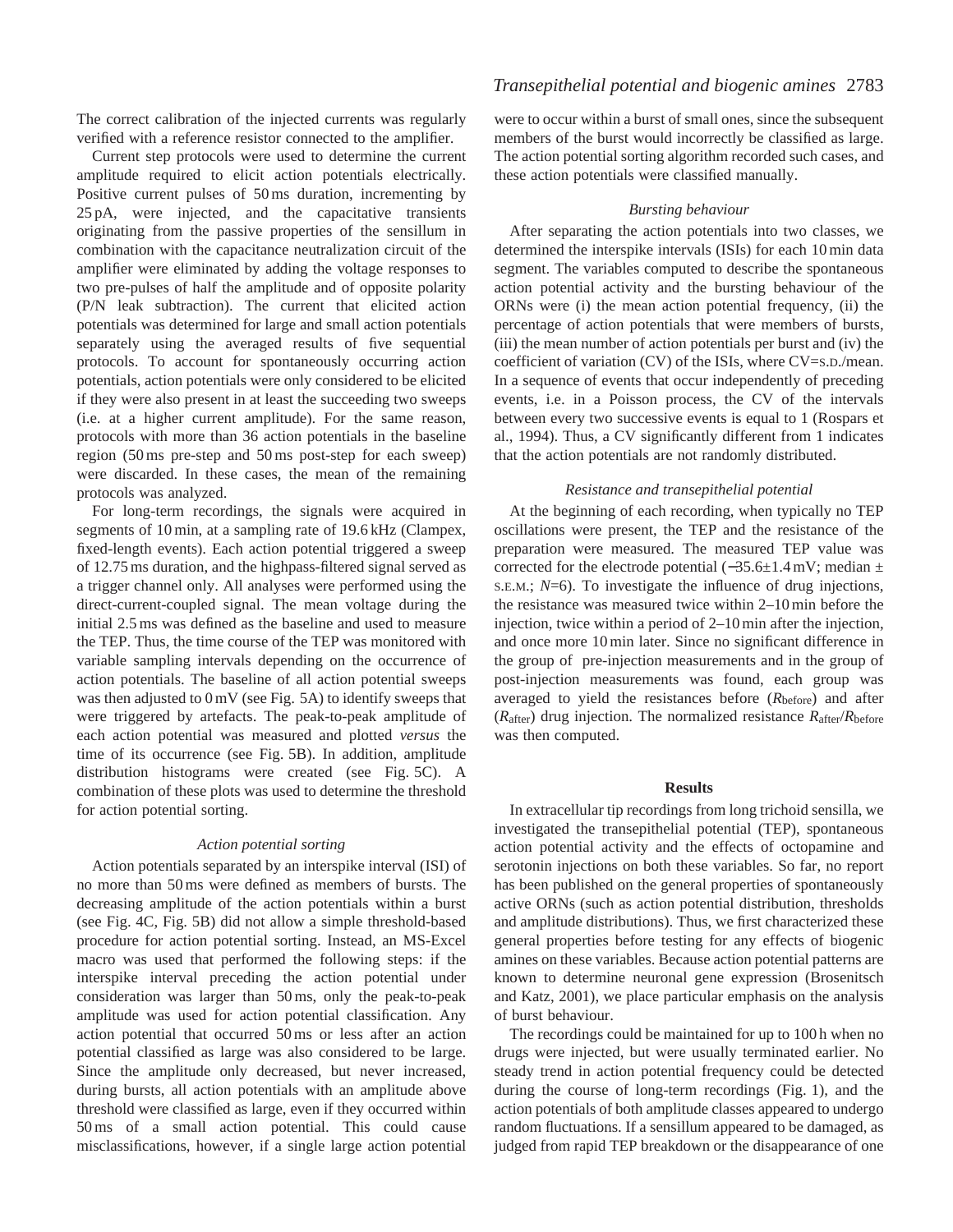

Fig. 1. Fifteen hours of a recording of action potentials and the transepithelial potential (TEP) of a trichoid sensillum with respect to the flight activity of the moth. The recording starts approximately 50 h after the beginning of the tip recording. The highpass-filtered signal (AC) reveals the action potentials superimposed on the slow fluctuations of the TEP, illustrating that there was no trend in the action potential activity. The time course of the TEP exhibited regular oscillations for periods of up to several hours, termed 'oscillatory intervals'. These were interrupted by shorter periods, 'non-oscillatory intervals', during which the TEP fluctuated less regularly or remained constant. Flight activity, recorded by a piezo-electric sensor at the thorax, was restricted to non-oscillatory intervals.

|                         |                     | Oscillatory and               | Flight activity                       |                                        |
|-------------------------|---------------------|-------------------------------|---------------------------------------|----------------------------------------|
| Number of<br>recordings | TEP<br>oscillations | non-oscillatory<br>intervals* | In the absence<br>of TEP oscillations | In the presence<br>of TEP oscillations |
| 58                      |                     |                               |                                       |                                        |

Table 1. *Transepithelial potential (TEP) oscillations and flight activity in long-term recordings*

The table only contains observations from recordings that lasted more than 15 h.

\*A sequence of at least two oscillatory intervals interrupted by a non-oscillatory interval.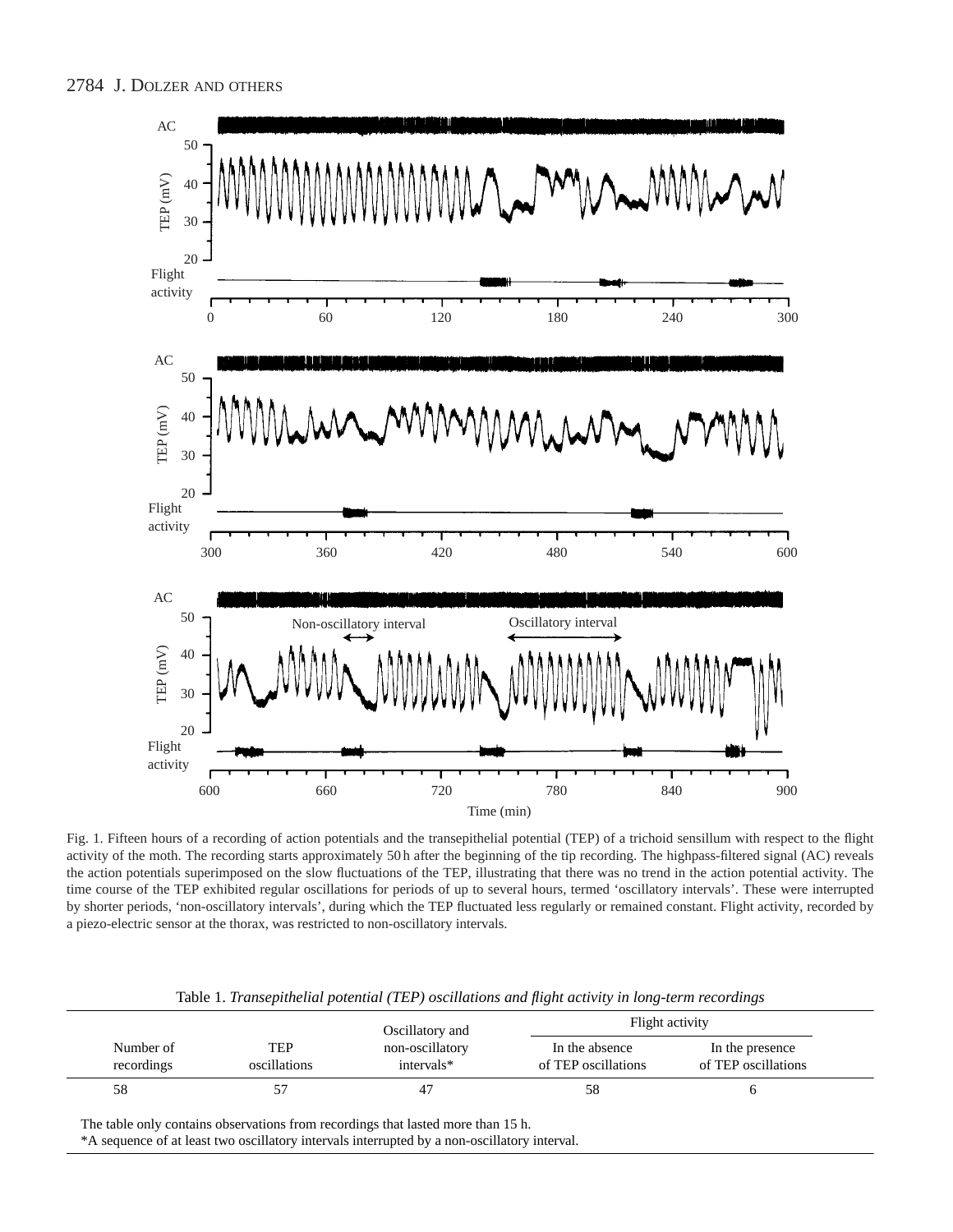action potential class, the recording was discarded. In total, 177 sensilla from 138 animals were recorded, but most measurements were only performed on a subset.

#### *Oscillations of the transepithelial potential*

In 57 of 58 recordings that lasted more than 15 h (Table 1), the TEP exhibited a periodically oscillating time course with a peak-to-peak amplitude between 1–2 and >25 mV and a period of 2–8 min. The waveform was typically asymmetrical, with a shoulder on the decay phase of the positive peak (Fig. 1, see Fig. 3B), but sinusoidal signals were also observed. The oscillations were occasionally present from the beginning of a recording, but typically started between 2 and 15 h after the recording had been established. In most recordings, the oscillations developed gradually, with slowly increasing amplitude, thus preventing a quantitative analysis of the onset time. During the periods of oscillating TEP, referred to here as oscillatory intervals, the animals typically exhibited no flight activity (Table 1). The oscillatory intervals were interrupted by periods during which the time course of the TEP fluctuated less periodically or remained constant (Fig. 1). These periods are termed non-oscillatory intervals. Flight activity typically was observed only during non-oscillatory intervals, occurring in bursts of approximately 5–15 s duration separated by periods without flight activity of 15 to  $>100 s$ .

Oscillatory intervals typically lasted 1–5 h, but their duration was highly variable (up to  $>20$  h). Nonoscillatory intervals, in contrast, had a shorter and more constant duration of approximately 20–50 min.

Fig. 2. (A–D) Recordings from four different animals showing the transepithelial potential (TEP) and flight activity during injections of octopamine. (A) After a delay of 1–2 min, the TEP oscillation was abolished by an injection of 1500 nmol of octopamine. Even after 15 h, the peak-to-peak amplitude had not recovered (after the axis break). During the gaps, current step protocols and resistance measurements (not shown) were performed. (B) While a control injection of haemolymph Ringer only slightly and transiently reduced the amplitude of the TEP oscillations, 150 nmol of octopamine almost completely suppressed it. At 113 min, the animal exhibited flight activity, marking the beginning of a non-oscillatory interval of approximately 2h (not shown), after which the oscillation reappeared. (C) After an injection of 20 nmol of octopamine, the amplitude of the oscillation was reduced, but the time course of the TEP remained periodic. Over the course of several hours after the injection, the oscillation gradually regained its original amplitude and regularity. (D) The effect of an injection of 2 nmol of octopamine into an oscillation with a complex waveform could not reliably be distinguished from the effects of control injections. Note the two non-oscillatory intervals without TEP oscillations (12–30 min, 112–138 min) during which flight activity was recorded.

## *Transepithelial potential and biogenic amines* 2785

Because the spontaneous occurrence and the duration of nonoscillatory intervals were very variable and appeared random, we did not attempt any further analysis. The sequence of oscillatory intervals without flight activity and non-oscillatory intervals associated with flight activity was observed in 47 of the 58 recordings of more than 15 h duration. Flight activity occasionally decreased over the course of long recordings and could be completely absent by the end. Flight activity during oscillatory intervals, however, was only observed in six experiments (Table 1).

The injection of 1–2500 nmol of octopamine into the head capsule suppressed the TEP oscillations after a delay of one to

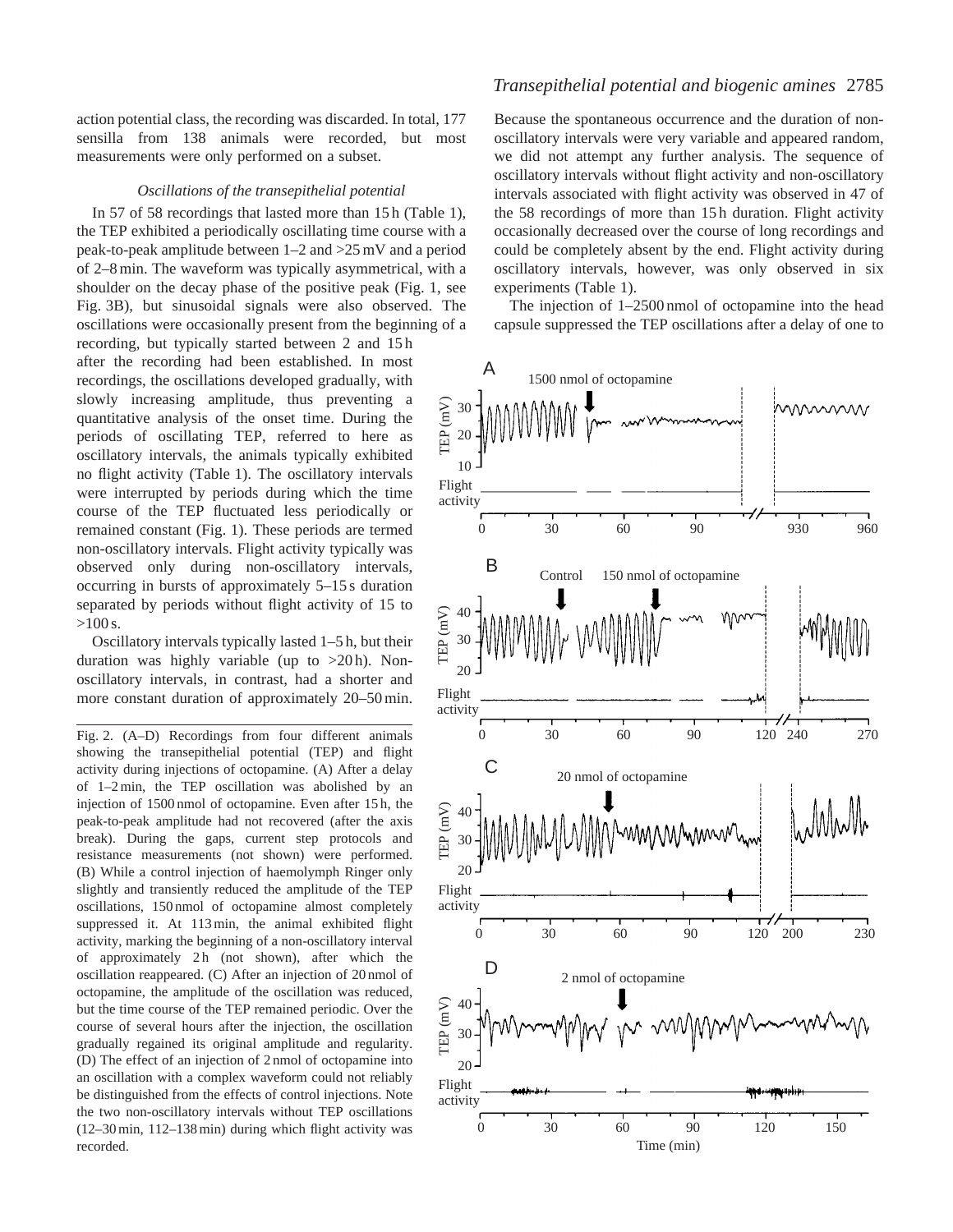|  |           | Table 2. The effects of drug injections during oscillatory |
|--|-----------|------------------------------------------------------------|
|  | intervals |                                                            |

|            | Dose<br>(nmol)                                   | N                 | <b>TEP</b><br>oscillation<br>suppressed* | No<br>effectt |
|------------|--------------------------------------------------|-------------------|------------------------------------------|---------------|
| Control    |                                                  | 21                | 2                                        | 19            |
| Serotonin  | $10 - 50$<br>$100 - 750$                         | 6<br>9            | 5<br>7                                   | 2             |
| Octopamine | $1 - 5$<br>$10 - 50$<br>$100 - 500$<br>1000-2500 | 6<br>9<br>14<br>9 | 4<br>8<br>12<br>8                        | 2<br>2        |

TEP, transepithelial potential.

\*Complete suppression of the oscillation for  $\geq 20 \text{ min}$  or clear reduction in the oscillation amplitude for  $\geq 30$  min.

‡No suppression or suppression for <20 min and no amplitude reduction or reduction for <30 min.

several minutes (Fig. 2; Table 2). The TEP stabilized at variable values between the maximum and minimum potential during the previous oscillations. Both the degreee of suppression and the duration of the effect were dosedependent. At doses above 1000 nmol, the oscillations were completely absent after 89 % of the injections during an oscillatory interval. At these doses, the amplitude of the oscillation did not fully recover for the rest of the recording (Fig. 2A). At lower doses, the suppression was usually incomplete and more transient (Fig. 2B–D). After some control injections with haemolymph Ringer, we observed a transient suppression of the TEP oscillations or a phase shift (Fig. 2B, see Fig. 7A; Table 2) reminiscent of the effect of a low octopamine dose. To account for these effects, for the quantitative analysis (Table 2), we scored the complete absence of oscillations for at least 20 min or a clear reduction in the oscillation amplitude (to two-thirds or less) for at least

Table 3. *Spontaneous action potential frequency and burst behaviour*

| Variable                     | Small APs     | Large APs         |
|------------------------------|---------------|-------------------|
| Mean AP frequency (Hz)       | $0.542+0.129$ | $0.390 \pm 0.057$ |
| % APs in bursts              | $45.7 + 2.1$  | $47.4 + 2.7$      |
| Mean number of APs per burst | $3.31 + 0.12$ | $3.36 \pm 0.09$   |
| Coefficient of variation     | $1.95+0.09$   | $1.78 \pm 0.06$   |
|                              |               |                   |

AP, action potential.

Data from 66 recordings acquired before drug injection were analyzed in 438 segments of 10 min duration. The segments of individual recordings were averaged, and the mean and S.E.M. of these averages were then computed.

30 min as suppression. More transient changes or the absence of any obvious influence were scored as no effect, which applied to 90 % of the control injections during oscillatory intervals.

Serotonin injections (*N*=15) led to a less pronounced reduction in the oscillation amplitude. The effect of serotonin typically resembled that of a 10-fold lower octopamine dose. However, the waveform of the oscillation was more regular after 13 of 14 serotonin injections that were associated with a suppression of the oscillation that was sufficiently transient to allow an analysis. In addition, after five of these injections, the shoulder after the positive peaks was less prominent than before. After five injections, the shoulder was completely absent, as shown in Fig. 3. A similar change in the oscillation waveform was never observed after octopamine injections. When injected during non-oscillatory intervals (*N*=10), none of the doses of octopamine or serotonin tested had any detectable effects. Because of their variable duration, it was not possible to analyze whether the non-oscillatory intervals were prolonged by drug injections. In none of the experiments did oscillations occur earlier than 20 min after the injection.



Fig. 3. (A–D) The time course of the transepithelial potential (TEP) during injection of 50 nmol of serotonin. The sections indicated in A are shown on an enlarged time scale in B–D. The TEP oscillation before drug injection was asymmetrical, exhibiting a shoulder (arrowhead) after the positive peak (B). After the injection, the oscillation was transiently suppressed and then gradually recovered to approximately two-thirds of the original peak-to-peak amplitude. After recovery, the oscillation was more regular than before, and the shoulder was absent (C). Five hours after the injection, the peak-to-peak amplitude had fully recovered, but the shoulder was not as prominent as before (D). The animal exhibited flight activity only transiently immediately after the drug injection.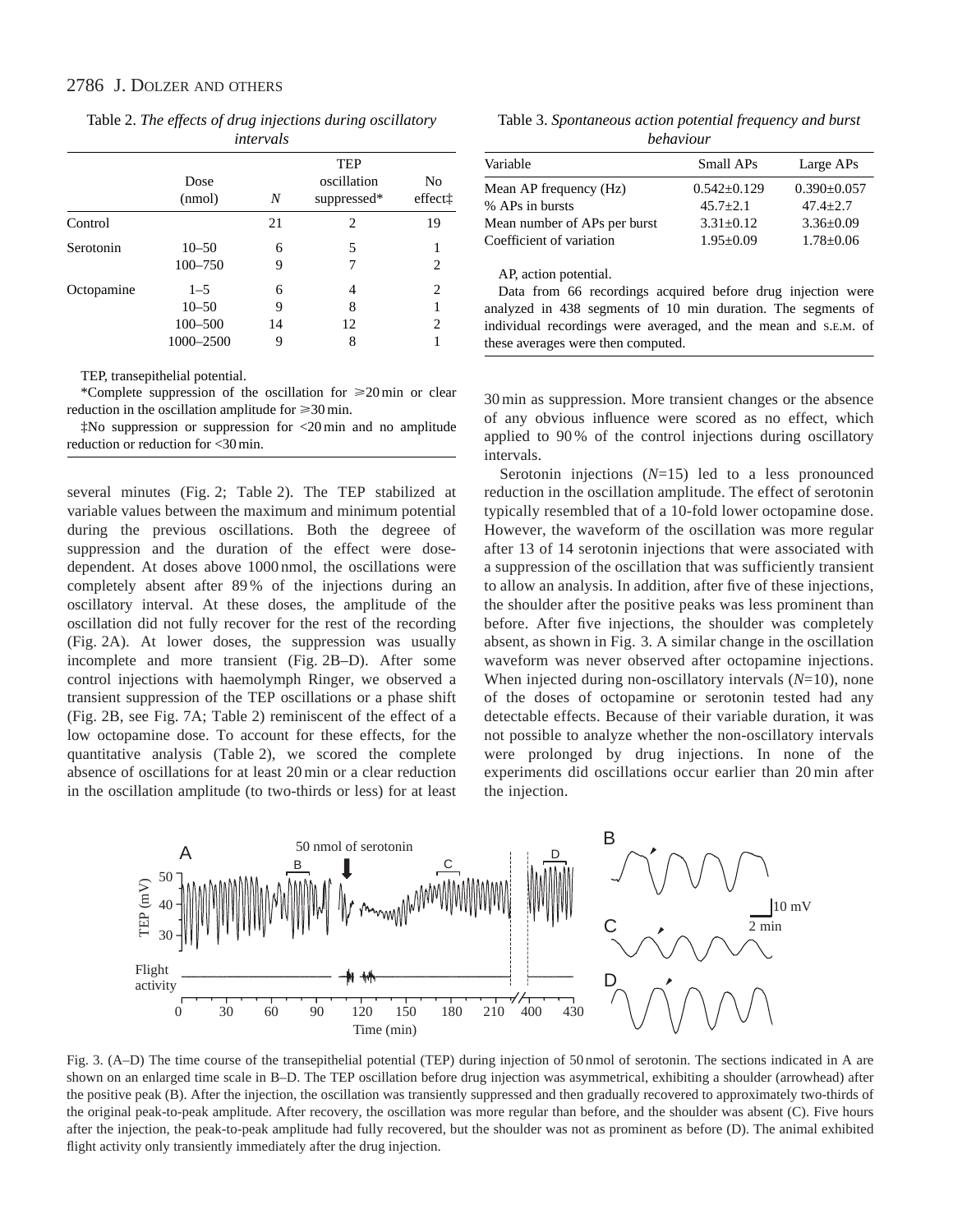*Transepithelial potential and biogenic amines* 2787

Fig. 4. (A,B) Spontaneous action potentials in the two olfactory receptor neurons (ORNs) in a trichoid sensillum, distinguishable by their amplitudes. The three parts in A are one continuous sequence. The action potentials of neither class were randomly distributed, but (both) exhibited bursting activity. Bursts of large action potentials are marked with filled circles, bursts of small action potentials with open circles. The indicated burst (star) is shown on an enlarged time scale in B. (C) A burst of large action potentials from a different recording, illustrating the reduction in amplitude of the action potentials. (D) Action potential bursts were also recorded with tungsten electrodes placed near the hair base. The three parts of D are one continuous trace, highpass-filtered at 5 Hz.





Fig. 5. (A) Action potentials recorded in sweeps of 12.75 ms duration. The initial 2.5 ms of each sweep were defined as baseline and used to measure the transepithelial potential. The baseline was then adjusted to 0 mV. One large (red line) and one small (blue line) action potential are highlighted. The peak-to-peak (p-p) amplitudes of each action potential occurring over a 10 min period were measured and plotted *versus* time (B). The amplitude reduction during bursts then became obvious (arrowheads). The massive bursting activity of the cell firing the small action potentials (solid arrowhead) gives rise to a third peak when the data are presented as an amplitude histogram (C), generating a false third action potential class (arrowhead). Both types of plot were analyzed to determine the threshold for action potential sorting (dashed lines).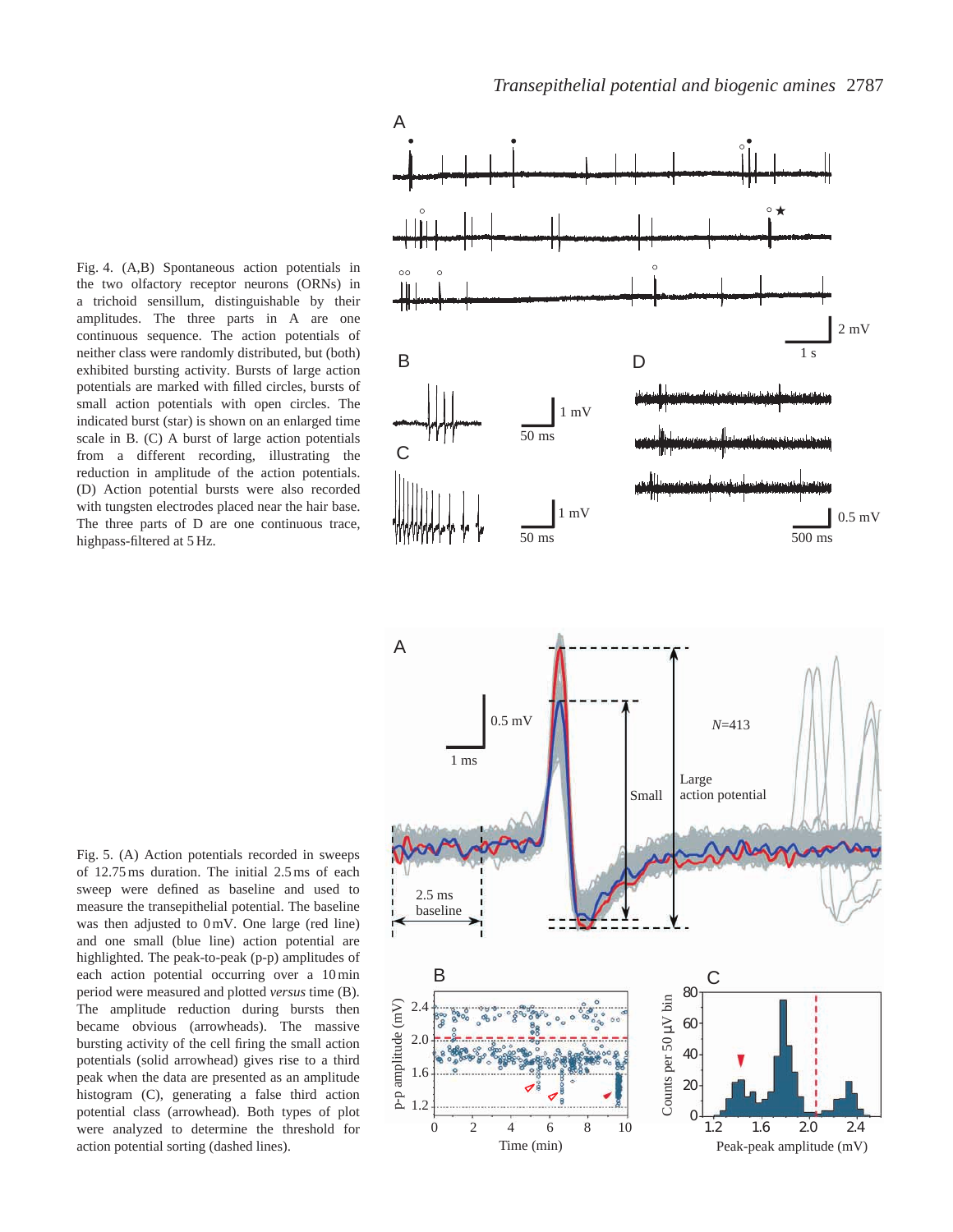Fig. 6. (A,B) Action potential variables during oscillatory and non-oscillatory intervals of the transepithelial potential (TEP). (A) The upper panel shows the time course of the TEP and flight activity, while the lower panels illustrate the action potential activity of the small and large action potentials (APs), evaluated in bins of 10 s. Periods of elevated action potential activity and quiescent periods occurred independently of the TEP and of flight activity, during oscillatory as well as during nonoscillatory intervals. (B) No correlation between the phase of the TEP oscillations and any evaluated variable of the action potential activity was found. All variables were analyzed in bins of 10 min and plotted on the same time axis as in A. The frequency of the small action potentials was more variable than that of the large ones (Table 3). The percentage of action potentials that were members of bursts fluctuated randomly<br>between  $\langle 25 \rangle$  and  $>75\%$ . between  $\langle 25 \rangle$  and Similarly, the mean number of action potentials in each burst and the coefficient of variation (CV) did not exhibit any correlation with the time course of the TEP. The dashed line marks a CV of 1, which would indicate a random distribution of the action potentials.



### *Spontaneous action potentials*

The distribution of the spontaneous action potentials was not random (Table 3). On average,  $45.7 \pm 2.1$  % of the small action potentials occurred in bursts made up of 3.31±0.12 action potentials and 47.4±2.7 % of the large action potentials occurred in bursts made up of 3.36±0.09 action potentials (means  $\pm$  s.e.m.; Fig. 4, Fig. 5; Table 3). The action potential amplitude decreased during bursts, depending on the burst duration. Bursts were also observed in each of five recordings

made using tungsten electrodes (Fig. 4D). Occasionally, a single large action potential occurred within a burst of small ones or both ORNs fired bursts simultaneously. Unless the frequency of both action potential classes was rather high ( $>2$  Hz), these cases were very infrequent ( $\leq 1\%$  of the total action potentials), indicating that bursts were independent in the two ORNs. The coefficient of variation computed for the interspike intervals (ISIs) of both action potential classes was clearly higher than 1 (Table 3). The action potential frequency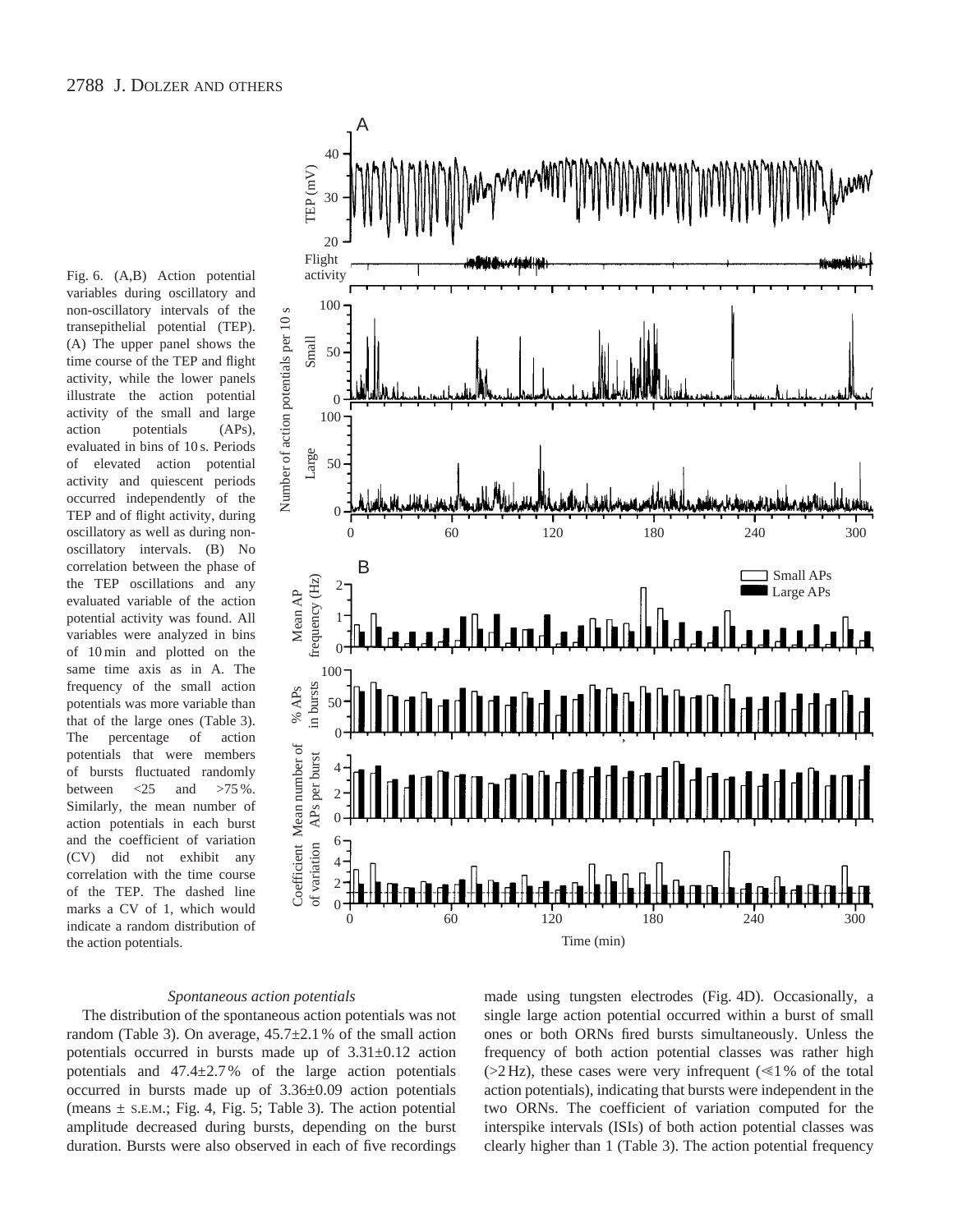Fig. 7. No variable of the action potential (AP) activity correlated with octopamine-dependent modulation of the transepithelial potential (TEP). (A) Haemolymph Ringer (control) injection only slightly reduced and phase-shifted the TEP oscillation for less than 20 min, while injection of 150 nmol of octopamine caused a long-term depression of TEP oscillations. Flight activity marked the beginning of a non-oscillatory interval. The frequency of both action potential classes was unaffected by control or octopamine injections. (B) None of the evaluated variables of the action potential activity was affected by the injections. The first bin after the control injection (filled circle) is only 5.2 min long.



of both ORNs was highly variable between preparations and even between different sensilla of the same animal. In the complete absence of pheromone, the highest measured frequencies were 6.7 Hz for the small and 5.8 Hz for the large action potentials when averaged over 10 min. Both ORNs, however, also had transient periods when less than one action potential occurred in 10 min. The mean action potential frequencies evaluated for 438 data segments without drug injection from 66 recordings were 0.542±0.129 Hz (small action potential) and 0.390±0.057 Hz (large action potentials) (means

± S.E.M.). The frequency of each action potential class changed during the recordings, with periods of increased activity and quiescent periods in apparently random sequence (Fig. 6). However, when examined over the duration of a recording, the more active ORNs were consistently more active, while the more silent ones maintained a low average activity.

Neither with subjective judgement nor with crosscorrelation tests on three sample recordings (not shown) did we find any significant correlation between the time course of the TEP oscillation and the action potential frequency.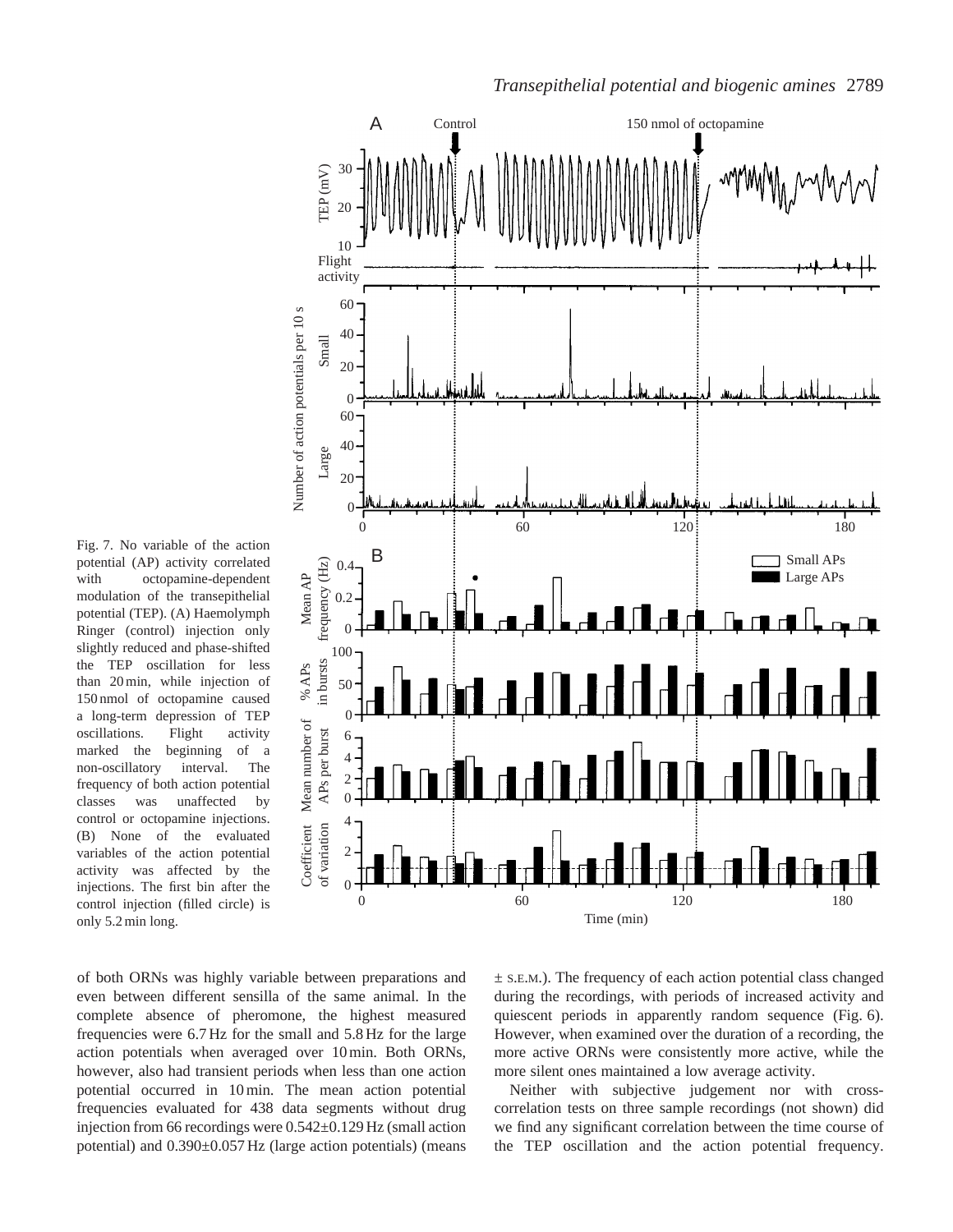

Fig. 8. (A,B) Neither of the two action potential (AP) classes was significantly influenced by amine injections. The frequencies of small and large action potentials were evaluated for segments 10 min in duration within 30 min before (ν<sub>before</sub>) and after (ν<sub>after</sub>) drug injections, and the normalized frequency ν<sub>after</sub>/ν<sub>before</sub> was computed. For comparison, data segments of 10 min, separated by 40–50 min, but without any injection, were analyzed the same way. One-way analysis of variance (ANOVA) did not reveal significant differences between any dose of the injected drugs, the control (injected with haemolymph Ringer) and the non-injected state. Values are medians + S.E.M. Values of *N* given in A also apply to B. 5-HT, serotonin; OA, octopamine; HLR, haemolymph Ringer.

Furthermore, there was no detectable difference between oscillatory and non-oscillatory intervals with respect to the action potential frequency or any of the variables evaluated that describe the burst behaviour (Fig. 6). Consequently, injections of octopamine or serotonin did not significantly influence the action potential activity either (Fig. 7, Fig. 8).

# amplitude  $(208.3\pm7.3 \text{ pA})$  than small ones  $(243.7\pm8.0 \text{ pA})$ ; means ± S.E.M., *N*=123, *P*<0.01, Student's *t*-test). No significant changes were found after the injection of any dose of the tested drugs or of haemolymph Ringer (not shown).

### *Resistance and transepithelial potential*

## *Electrically elicited action potentials*

During the application of current step pulses (Fig. 9), large action potentials were elicited by a significantly smaller step

Fig. 9. Significantly more current was necessary to elicit small action potentials than large action potentials. (A) Action potentials elicited by a series of 50 ms current steps, increasing by +25 pA from bottom to top. Passive electrical responses were compensated by adding the responses of two pre-pulses of opposite polarity and half the amplitude to each sweep. The large action potentials (filled arrowheads) required a current of 175 pA, while the small action potentials (open arrowheads) were first elicited by a 225 pA step. The action potentials marked with open circles were considered to be spontaneous, since either no action potential was present in the next sweep or the action potential occurred outside the current step. (B) The small action potentials required significantly more current

At the beginning of each recording, when TEP oscillations were not usually present, the resistance of the preparation and the TEP were measured. The mean resistance of 159 sensilla was  $68.3 \pm 2.3 \,\text{M}\Omega$  (mean  $\pm$  s.e.m.). Octopamine injections



(244 pA) than the large ones (208 pA). Values are means + S.E.M., *N*=123 sets of five step protocols without drug injection. The asterisk indicates a significant difference from the control (*P*<0.01, Student's *t*-test). For both classes of action potential, no significant changes were detected after the injection of any dose of octopamine or serotonin (not shown).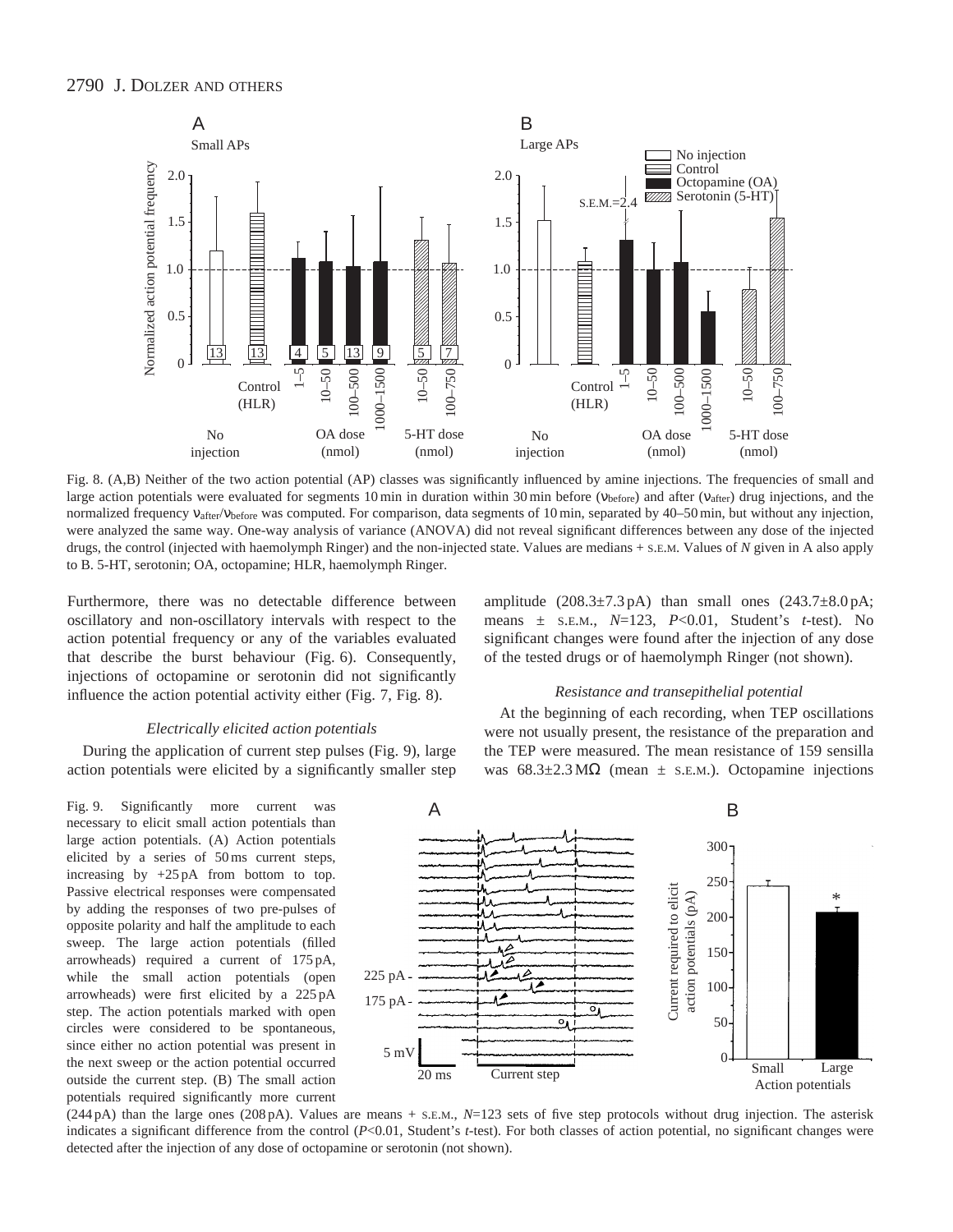reduced the resistance of the preparation by up to 20 % in a dose-dependent manner (Fig. 10). Serotonin, in contrast, did not significantly alter the resistance.

The TEP, as measured at the beginning of the recordings, was  $+33.8\pm0.8$  mV (mean  $\pm$  s.e.m.; N=177) irrespective of whether or not a drift or oscillation was present at the time of the measurement. During non-oscillatory intervals, the TEP fluctuated around variable values between the maximum and minimum potential in preceding and subsequent oscillatory intervals (Fig. 1). Similarly, after amine-dependent suppression of the oscillations, no consistent change in the absolute value of the TEP was found. Instead, the TEP stabilized around variable potentials between the upper and lower bounds of the previous oscillations, apparently



Fig. 10. Octopamine reduced the resistance of the preparation in a dose-dependent manner. (A) For resistance measurements, 10 subsequent pulses of negative current were applied. When compared with the averaged voltage response (∆*V*) before drug injection (left), an injection of 150 nmol of octopamine decreased the response (right). (B) The normalized resistance *R*after/*R*before was computed. While control injections of haemolymph Ringer (HLR) did not alter the resistance of the preparation, octopamine (OA) reduced it in a dose-dependent manner. Serotonin (5-HT), however, had no effect. Values are means + S.E.M. The asterisk indicates a significant difference from the control (*P*<0.02, Student's *t*-test).

dependent on the value of the TEP at the moment that drug action occurred (Fig. 2A–C, Fig. 3A, Fig. 7A).

#### **Discussion**

Using extracellular tip recordings from pheromonesensitive sensilla, we investigated whether the biogenic amines octopamine and serotonin affect the kinetics of the transepithelial potential (TEP) and the occurrence of action potentials in the absence of adequate stimuli. We wanted to know whether the octopamine-dependent increase in the peak nerve impulse frequency in response to pheromone (Pophof, 2000; Grosmaitre et al., 2001) is mediated by accessory cells that generate the TEP of long trichoid sensilla. In addition, we wanted to test whether octopamine exerts its effects *via* modulation of the spontaneous action potentials in ORNs. For the first time, we were able to distinguish the two ORNs in one sensillum and to record for several days from the same intact olfactory sensillum before and after amine injection. Thus, we could analyze slow temporal changes in the kinetics of the TEP and the properties of the action potential. While the biogenic amines did not influence spontaneous action potentials, we found that both amines affected the kinetics of the TEP, presumably acting on different targets.

## *Amine-dependent effects on the transepithelial potential*

Interestingly, we found that octopamine suppressed the oscillations of the TEP in a dose-dependent manner, while serotonin changed the waveform of the oscillation. In accordance with our findings, octopamine did not alter the mean value of the TEP in trichoid sensilla of *Antheraea polyphemus* (Pophof, 2000). In contrast to studies in moths, Küppers and Thurm (Küppers and Thurm, 1975) found an increase in the amplitude of the TEP in whole antennae of the cockroach *Blaptica dubia* after the application of serotonin. In both these studies, the recordings lasted only a few minutes, so slow TEP oscillations were not observed. Octopaminedependent suppression of TEP oscillations in *M. sexta* could stabilize the TEP at variable values, suggesting that an additional mechanism determines the mean value of the TEP.

Zack (Zack, 1979) concluded from her studies that accessory cells generate the TEP in insect sensilla. It is generally assumed that the TEP is generated by active  $K^+$  transport through the apical membranes of the tormogen/trichogen cells into the sensillum lymph cavity (Thurm, 1972; Thurm, 1974). The high K+ concentration of approximately 200 mmol l−<sup>1</sup> in the sensillum lymph causes a potential difference of up to 50 mV between the sensillum lymph and the haemolymph. This potential difference is assumed to add to the transmembrane potential of the outer dendrites. The localization of the *M. sexta* midgut V-ATPase in accessory cells of antennal moth sensilla (Klein, 1992; Klein and Zimmermann, 1991) suggests the presence of the same two-step mechanism for generation of the TEP in the antennal epithelium, as has been described for the midgut and for a number of other epithelia in insects (for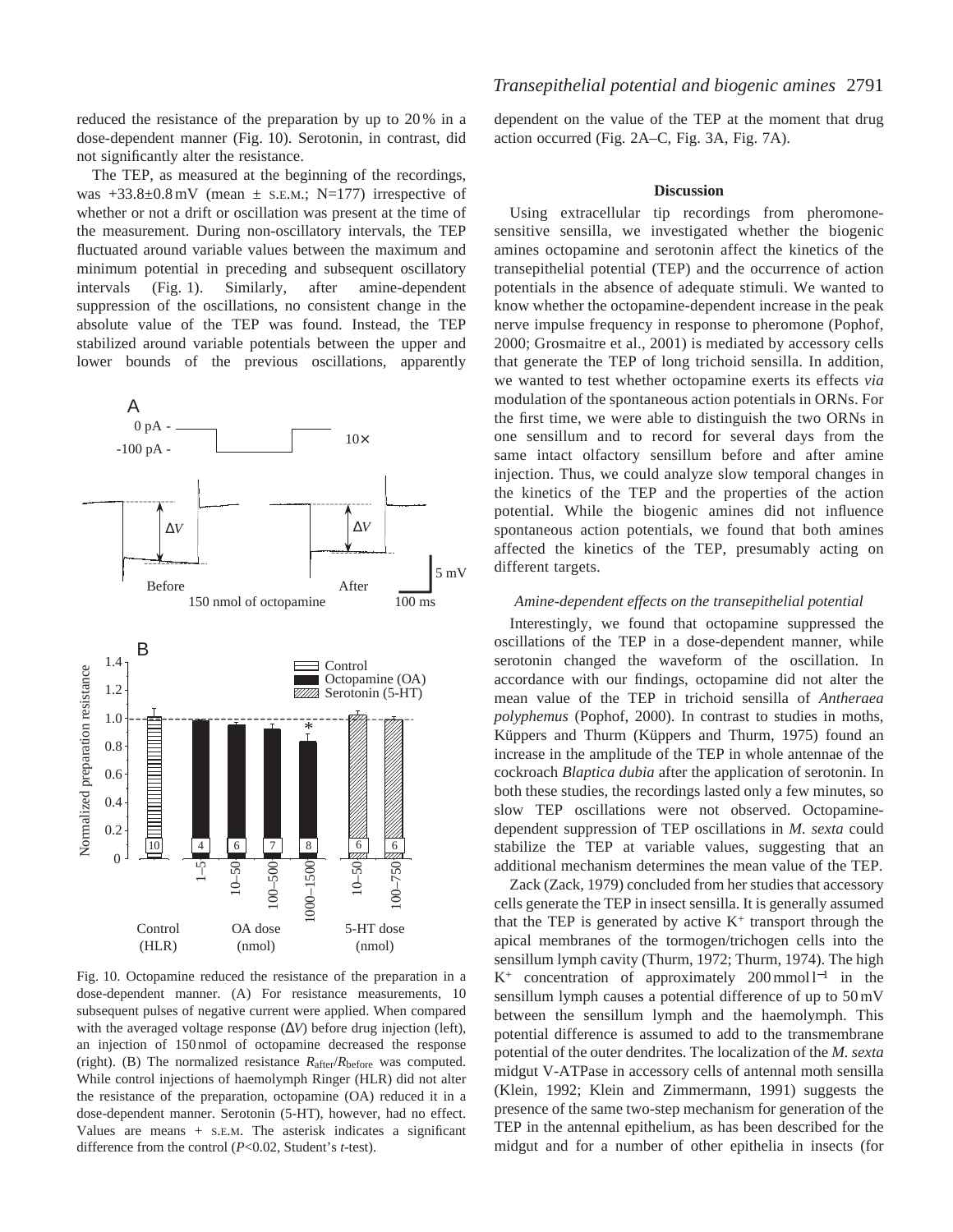reviews, see Wieczorek, 1992; Wieczorek et al., 2000). Therefore, it is likely that the slow TEP oscillations reflect feedback-coupled regulatory mechanisms both in H<sup>+</sup> transport by the V-ATPase and in the subsequent  $K^+/H^+$  antiport. Because serotonin rather selectively suppressed the shoulder of the TEP waveform, it is assumed that two distinct, but coupled, mechanisms are involved in the generation of the TEP. Octopamine injection, in contrast, reduced the amplitude of the oscillation, suggesting that the octopamine-sensitive mechanism is the initial process, acting on the V-ATPase. The serotonin-sensitive process, however, is delayed, and might therefore reflect a mechanism modulating  $K^+/H^+$  antiport. We will test this hypothesis in future experiments by targeting the V-ATPase and K+/H+ antiport. TEP oscillations also occur in pheromone sensilla of the moth *A. polyphemus* (Zack, 1979) and in Malpighian tubules of mosquitoes (Beyenbach et al., 2000), which also contain V-ATPases (Wieczorek et al., 2000). The question of whether the oscillations have any biological significance, however, or are just a by-product of feedbackregulated processes, remains to be determined in pheromonestimulated sensilla. Interestingly, Zack (Zack, 1979) mentioned that TEP oscillations measured in different sensilla are not necessarily in phase with each other. Possibly, a stable phase relationship between TEP oscillations in different sensilla on the antenna could affect the temporal resolution of pheromone responses. This hypothesis needs to be examined in pheromone stimulation experiments.

It is not clear how octopamine reaches the accessory cells and what the effective drug concentration at the sensilla is. The maximal dose used in these experiments was within the range reported to influence pheromone responses in other moths (Pophof, 2000; Grosmaitre et al., 2001). We then reduced the dose by three orders of magnitude until we reached a concentration that ceased to be effective. An octopamine concentration of between 2 and 17 nmol l−<sup>1</sup> has been reported in the haemolymph of *M. sexta* (Lehman, 1990). However, it is not known whether active transport can cause octopamine to accumulate in specific tissues, such as the antenna. In addition, it is not known how much octopamine is released by the 1–2 octopaminergic neurons that project into the antenna (U. Homberg, personal communication). Thus, effective doses are difficult to determine. But the findings of amine-dependent effects on the TEP in *M. sexta* reported here and on pheromone responses in other moths (Pophof, 2000; Grosmaitre et al., 2001) indicate that the doses of haemolymph-carried octopamine employed have a functional significance in the antenna. This assumption is further supported by the localization of a neuronal type 3 octopamine receptor, which inhibits cyclic AMP synthesis, at the base of olfactory sensilla on the antennae of the moths *Bombyx mori* and *Heliothis virescens* (von Nickisch-Rosenegk et al., 1996). In addition, the weak and transient octopamine-like effects observed after several of the control injections (Fig. 2B, Fig. 7A) suggest that the TEP oscillations are equally affected by endogenous octopamine. The manipulations during an injection aroused the animals and occasionally caused flight activity (Fig. 3). Flight activity is known to be elicited and maintained by octopamine (Kinnamon et al., 1984; Orchard et al., 1993). Thus, we assume that, during some control injections, a stress-dependent increase in endogenous octopamine levels caused the observed transient suppression of the TEP oscillations together with the initiation of flight activity.

## *Action potentials*

The absence of effects of octopamine and serotonin on action potential activity in the absence of adequate stimuli indicates that these amines alone do not directly influence the action potential generator. It appears that a synergistic factor is required to increase the background activity after octopamine injections in the presence of low pheromone doses (Pophof, 2000; Grosmaitre et al., 2001). It has yet to be tested whether rises in intracellular  $Ca^{2+}$  concentration or increases in cyclic GMP or cyclic AMP levels mimic the presence of a low pheromone dose for these octopamine effects. In addition, no correlation between the time course of the TEP and any aspect of the spontaneous action potential activity of the ORNs was found, despite the fact that the TEP adds to the driving force for the generator potential (Thurm, 1972). Thus, the ionic conductivity of the plasma membrane in the outer dendritic segment, the location of the chemo-electrical transduction machinery, is obviously very low in the absence of adequate stimuli. If this were not the case, changes in the driving force up to 20 mV, such as were present during oscillatory intervals, would very likely be reflected in the action potential frequency. This assumption is further supported by the fact that no ion channel openings occurred in unstimulated pheromonedependent ORNs either *in situ* or *in vitro* (Zufall and Hatt, 1991; Stengl et al., 1992).

Action potentials were elicited by the injection of positive, but not negative, current (see de Kramer, 1985; de Kramer et al., 1984). Positive currents hyperpolarize the outer dendritic segments of the ORNs, but depolarize membranes that are situated basal to the zones of septate junctions located at the transitional region between the inner and outer dendritic segment (Keil, 1989). Together with the polarity of the recorded action potentials (positive phase first), this further confirms the hypothesis that the action potential generator is located in the soma or axon hillock region. Action potentials with the opposite polarity, as would be expected for dendritic action potentials, were never observed. Unexpectedly large currents of more than 200 pA were necessary to elicit action potentials. In current-clamp recordings of vertebrate (Lynch and Barry, 1989; Iida and Kashiwayanagi, 1999; Ma et al., 1999), lobster (Schmiedel-Jakob et al., 1989) and cultured insect (M. Stengl, unpublished observations; I. Jakob, personal communication) ORNs, currents as small as 1–10 pA were sufficient to elicit action potentials. Thus, it appears likely that most of the injected current does not flow through the ORNs, but through a shunt pathway, i.e. through the accessory cells and the surrounding epithelium. Since the measurement of preparation resistance is also based on current injections, the measured resistance is presumably governed by the resistance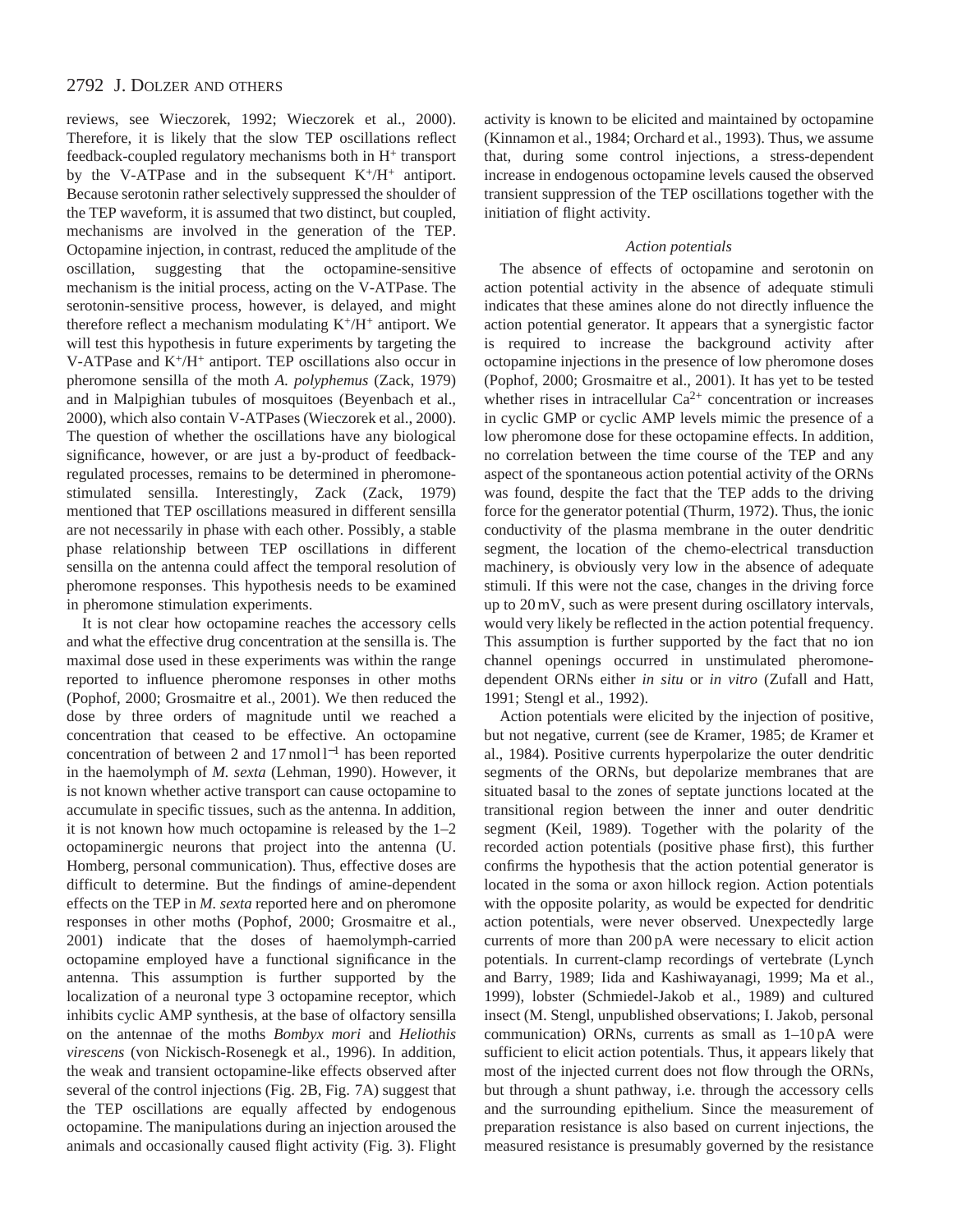of the shunt pathway. This was also assumed by Zack (Zack, 1979) in *A. polyphemus.* The reduction in the resistance of the preparation found after octopamine injection therefore further supports the hypothesis that the accessory cells are targets for the biogenic amines. It has yet to be resolved whether and how this decrease in the resistance of accessory cells can influence TEP oscillations. Zack (Zack, 1979) also showed that the preparation resistance oscillates. These resistance oscillations, however, cannot be directly responsible for the TEP oscillations because the two types of oscillation differed in their kinetics and showed a stable phase difference. If resistance oscillations are also present in *M. sexta*, the actual changes in the preparation resistance after octopamine injection might be even larger than observed.

#### *Physiological implications*

What is the physiological relevance for a biogenic-aminecontrolled olfactory sensillum? Because biogenic amines can act as hormones, they could adjust the general sensitivity (or state of adaptation) of various targets, at the periphery as well as centrally, at the same time. Such a sensitivity adjustment could possibly be triggered by a biologically relevant signal, such as sex pheromones. The octopamine-dependent increase in the action potential activity of ORNs only in the presence of a low pheromone dose (*Antheraea polyphemus*, Pophof, 2000; *Mamestra brassicae*, Grosmaitre et al., 2001) is consistent with this hypothesis of a sensitivity adjustment in response to a relevant stimulus. In addition, an aminedependent sensitivity adjustment could be governed by the circadian clock of a nocturnal moth because increased sensitivity to pheromone is strongly dependent on photoperiod cues (Linn, 1997; Linn and Roelofs, 1986; Linn and Roelofs, 1992; Linn et al., 1992; Linn et al., 1996). It is known that octopamine levels in the haemolymph show a circadian rhythm and are high at night, during the activity phase of the moths (Lehman, 1990), when the females release pheromone (Itagaki and Conner, 1988). In our experiments, we tried to keep endogenous octopamine levels constant by disturbing the circadian rhythm of endogenous octopamine release using constant light application (which stops the circadian clock). Thus, we do not know whether the TEP oscillations show a circadian rhythm in undisturbed moths. In future experiments, we will test whether there is a circadian rhythm in the pheromone response of *M. sexta*, whether it is dependent on the presence of octopamine and whether it correlates with circadian changes in the kinetics or the amplitude of the TEP.

The authors would like to thank Thomas Hörbrand, Holger Schmidt, Markus Hammer, Marion Zobel, Patrick Winterhagen and Klaus Isselbächer for insect rearing, Hinrich Sass for help in producing the tungsten electrodes and Kai Hansen, Blanka Pophof, Karl-Ernst Kaissling, Xavier Grosmaitre, Philippe Lucas, Michel Renou, Jean-Pierre Rospars, Joachim Schachtner, Ingrid Jakob, Philip Heyward, Thomas Kröber, Günther Stöckl and many other people for help with technical problems and for valuable discussions.

This work was supported by DFG grants STE 531/10-1, 10- 2,10-3 to M.S.

#### **References**

- **Bell, R. A. and Joachim, F. A.** (1976). Techniques for rearing laboratory colonies of tobacco hornworms and pink bollworms. *Ann. Ent. Soc. Am.* **69**, 365–373.
- **Beyenbach, K. W., Aneshansley, D. J., Pannabecker, T. L., Masia, R., Gray, D. and Yu, M.-J.** (2000). Oscillations of voltage and resistance in Malpighian tubules of *Aedes aegypti*. *J. Insect Physiol.* **46**, 321–333.
- **Brosenitsch, T. A. and Katz, D. M.** (2001). Physiological patterns of electrical stimulation can induce neuronal gene expression by activating Ntype calcium channels. *J. Neurosci.* **21**, 2571–2579.
- **de Kramer, J. J.** (1985). The electrical circuitry of an olfactory sensillum in *Antheraea polyphemus*. *J. Neurosci.* **5**, 2484–2493.
- **de Kramer, J. J., Kaissling, K.-E. and Keil, T. A.** (1984). Passive electrical properties of insect olfactory sensilla may produce the biphasic shape of spikes. *Chem. Senses* **8**, 289–295.
- **Grosmaitre, X., Marion-Poll, F. and Renou, M.** (2001). Biogenic amines modulate olfactory receptor neurons firing activity in *Mamestra brassicae. Chem. Senses* (in press).
- **Iida, A. and Kashiwayanagi, M.** (1999). Responses of *Xenopus laevis* water nose to water-soluble and volatile odorants. *J. Gen. Physiol.* **114**, 85–92.
- **Itagaki, H. and Conner, W. E.** (1988). Calling behavior of *Manduca sexta* (L.) (Lepidoptera: Sphingidae) with notes on the morphology of the female sex pheromone gland. *Ann. Ent. Soc. Am.* **81**, 798–807.
- **Kaissling, K.-E.** (1995). Single unit and electroantennogram recordings in insect olfactory organs. In *Experimental Cell Biology of Taste and Olfaction* (ed. A. I. Spielman and J. G. Brand), pp. 361–377. Boca Raton, New York: CRC Press.
- **Kaissling, K.-E., Hildebrand, J. G. and Tumlinson, J. H.** (1989). Pheromone receptor cells in the male moth *Manduca sexta*. *Arch. Insect Biochem. Physiol.* **10**, 273–279.
- **Keil, T. A.** (1989). Fine structure of the pheromone-sensitive sensilla on the antenna of the hawkmoth, *Manduca sexta*. *Tissue & Cell* **21**, 139–151.
- **Kinnamon, S. C., Klaassen, L. W., Kammer, A. E. and Claassen, D.** (1984). Octopamine and chlordimeform enhance sensory responsiveness and production of the flight motor pattern in developing and adult moths. *J. Neurobiol.* **15**, 283–293.
- **Klein, U.** (1992). The insect V-ATPase, a plasma membrane proton pump energizing secondary active transport: immunological evidence for the occurrence of a V-ATPase in insect ion-transporting epithelia. *J. Exp. Biol.* **172**, 345–354.
- **Klein, U. and Zimmermann, B.** (1991). The vacuolar-type ATPase from insect plasma membrane: immunocytochemical localization in insect sensilla. *Cell Tissue Res.* **266**, 265–273.
- **Küppers, J. and Thurm, U.** (1975). Humorale Steuerung eines Ionentransportes an epithelialen Rezeptoren von Insekten. *Verh. Dt. Zool. Ges.* **67**, 46–50.
- **Lehman, H. K.** (1990). Circadian control of *Manduca sexta* flight. *Soc. Neurosci. Abstr.* **16**, 1334.
- **Linn, C. E.** (1997). Neuroendocrine factors in the photoperiodic control of male moth responsiveness to sex pheromone. In *Insect Pheromone Research. New Directions* (ed. R. T. Cardé and A. K. Minks), pp. 194–209. New York: Chapman & Hall.
- **Linn, C. E., Campbell, M. G., Poole, K. R., Wu, W.-Q. and Roelofs, W. L.** (1996). Effects of photoperiod on the circadian timing of pheromone response in male *Trichoplusia ni*. *J. Insect Physiol.* **42**, 881–891.
- **Linn, C. E., Campbell, M. G. and Roelofs, W. L.** (1992). Photoperiod cues and the modulatory action of octopamine and 5-hydroxytryptamine on locomotor and pheromone response in male gypsy moths, *Lymantria dispar*. *Arch. Insect Biochem. Physiol.* **20**, 265–284.
- **Linn, C. E. and Roelofs, W. L.** (1986). Modulatory effects of octopamine and serotonin on male sensitivity and periodicity of response to sex pheromone in the cabbage looper moth *Trichoplusia ni*. *Arch. Insect Biochem. Physiol.* **3**, 161–172.
- **Linn, C. E. and Roelofs, W. L.** (1992). Role of photoperiodic cues in regulating the modulatory action of octopamine on pheromone-response threshold in the cabbage looper moth. *Arch. Insect Biochem. Physiol.* **20**, 285–302.
- **Lynch, J. W. and Barry, P. H.** (1989). Action potentials initiated by single